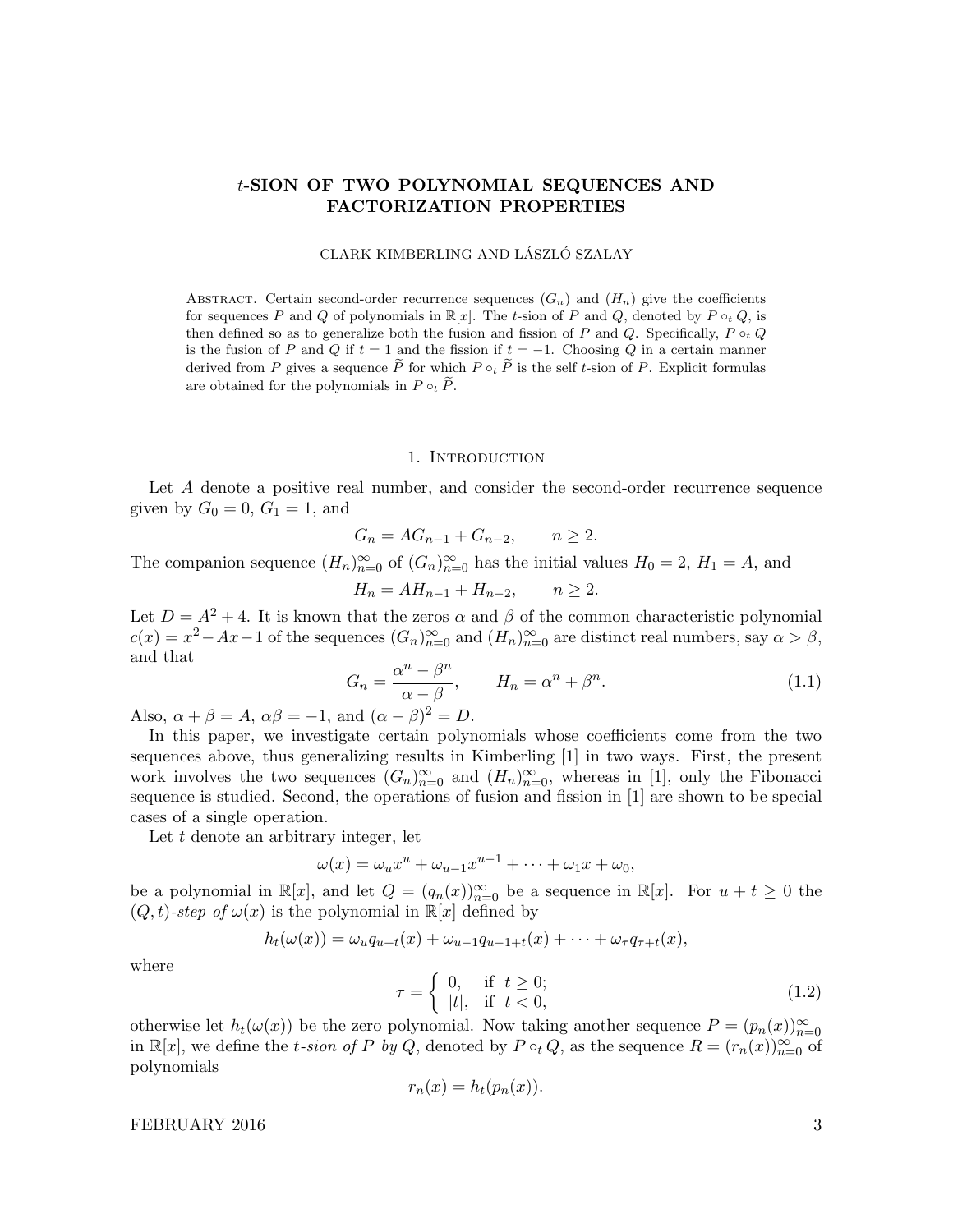For  $t = 1$  and  $t = -1$ , the sequences  $P \circ_t Q$  are the fusion and fission of P and Q, respectively, as defined in [1].

The subsequence  $(r_n(x))_{n=0}^k$  can be represented as follows. Let

$$
D_k = \max_{n=0...k} \{ \deg(p_n(x)) \} - \tau,
$$

where  $\tau$  has been defined in (1.2). Clearly, it suffices to assume that  $D_k \geq 0$ . The *n*th row  $(1 \leq n \leq k+1)$  of the matrix  $\mathcal{P}_{k,t} \in \mathbb{R}^{(k+1)\times(D_k+1)}$  includes the coefficients of

$$
p_{n-1}(x) = p_{n-1,u}x^{u} + p_{n-1,u-1}x^{u-1} + \cdots + p_{n-1,1}x + p_{n-1,0},
$$

and their positions from right to left, starting with the coefficient of the term of least degree, are given by

$$
[0 \quad \dots \quad 0 \quad p_{n-1,u} \quad p_{n-1,u-1} \quad \dots \quad p_{n-1,\tau+1} \quad p_{n-1,\tau}].
$$

(Every entry is zero if  $u + t < 0$ .) We also define the matrix  $\mathcal{Q}_{k,t} \in \mathbb{R}^{(D_k+1)\times(D'_k+1)}$ , where

$$
D'_{k} = \max_{j=0...D_{k}} \{ \deg(q_{\tau+t+j}(x)) \},\,
$$

corresponding to  $\mathcal{P}_{k,t}$ , but with two differences. First, the rows, by starting at the bottom of the matrix, consist of the coefficients of the polynomials  $q_{\tau+t}(x)$ ,  $q_{\tau+t+1}(x)$ , ...,  $q_{\tau+t+D_k}(x)$ , respectively. Second, the last column consists entirely of constants. Obviously,

$$
\mathcal{P}_{k,t}\mathcal{Q}_{k,t} = \mathcal{R}_{k,t} \in \mathbb{R}^{(k+1)\times(D'_k+1)}
$$

.

If one assumes that  $\deg(p_n(x)) = \deg(q_n(x)) = n$ , then, except for trivial cases, for  $k \geq \tau$ we find

$$
D_k = \begin{cases} k, & \text{if } t \ge 0; \\ k - \tau = k + t, & \text{if } t < 0, \end{cases} \qquad \text{and} \qquad D'_k = k + t.
$$

Now let  $(a_n)_{n=0}^{\infty}$  be a fixed sequence of nonzero real numbers. The rest of this paper is restricted to these pairs of polynomials:

$$
p_n(x) = a_n x^n + a_{n-1} x^{n-1} + \dots + a_0,
$$
  

$$
q_n(x) = a_0 x^n + a_1 x^{n-1} + \dots + a_n.
$$

We shall rewrite Q as  $\tilde{P}$  in order to match  $(q_n(x))$  with  $(p_n(x))$ . We call  $P \circ_t \tilde{P}$  the self t-sion of P.

It is easy to see that

$$
\mathcal{P}_{k,t}(i,j) = \begin{cases}\n0, & \text{if } i+j \le k+1, \\
a_{k+1-j}, & \text{if } i+j > k+1, \\
1 \le j \le D_k + 1,\n\end{cases}
$$
\n
$$
\mathcal{Q}_{k,t}(i,j) = \begin{cases}\n0, & \text{if } i > j, \\
a_{j-i}, & \text{if } i \le j,\n\end{cases}
$$
\n
$$
1 \le i \le D_k + 1;
$$
\n
$$
1 \le j \le D'_k + 1.
$$

4 VOLUME 54, NUMBER 1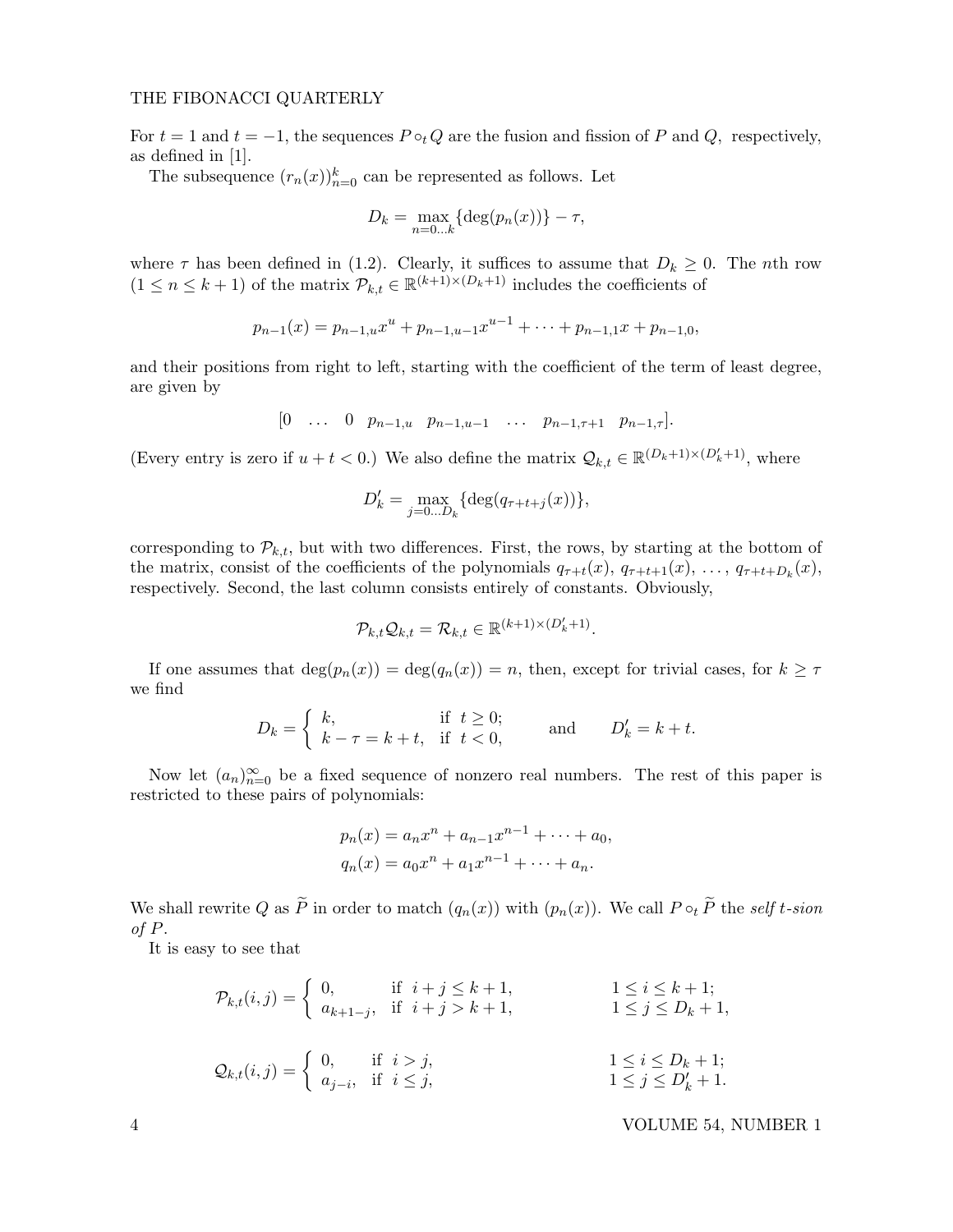# T-SION OF TWO POLYNOMIAL SEQUENCES AND FACTORIZATION PROPERTIES

2. FIRST TYPE:  $a_n = G_{n+1}$ 

In this section, we develop representations for  $r_n(x)$  in the case that  $a_n = G_{n+1}$ , noting that  $G_0 = 0$ . Assume first that  $t \geq 0$ . Expanding the product of the matrices

Pk,t = G<sup>1</sup> G<sup>2</sup> G<sup>1</sup> . . . . . . . . . . . . . . . . . . . . . . . . . . . 0 . . . 0 G<sup>n</sup> . . . Gn−<sup>j</sup> . . . G<sup>2</sup> G<sup>1</sup> . . . . . . . . . G<sup>k</sup> . . . G<sup>2</sup> G<sup>1</sup> Gk+1 G<sup>k</sup> . . . G<sup>2</sup> G<sup>1</sup> (2.1)

and

$$
Q_{k,t} = \begin{bmatrix} G_1 & G_2 & & & & G_k & G_{k+1} & G_{k+2} & \dots & G_{k+t+1} \\ G_1 & & \dots & & G_{k-1} & G_k & G_{k+1} & \dots & G_{k+t} \\ & \vdots & \vdots & \vdots & \vdots & \vdots & \vdots \\ 0 & \dots & 0 & G_1 & \dots & G_j & \dots & G_{n-1} & G_n & G_{n+1} & \dots & G_{n+t} \\ & \ddots & & \vdots & \vdots & \vdots & \vdots & \vdots & \vdots \\ & & & & & \vdots & \vdots & \vdots & \vdots \\ & & & & & & \vdots & \vdots & \vdots \\ & & & & & & & \vdots & \vdots \\ & & & & & & & G_1 & G_2 & G_3 & \dots & G_{t+2} \\ & & & & & & & & G_1 & G_2 & \dots & G_{t+1} \end{bmatrix}
$$
(2.2)

shows, for  $1\leq n\leq k+1,$  that

$$
r_{n-1}(x) = G_n ((G_1 x^{n+t-1} + G_2 x^{n+t-2} + \dots + G_n x^t) + (G_{n+1} x^{t-1} + \dots + G_{n+t}))
$$
  
+ 
$$
G_{n-1} ((G_1 x^{n+t-2} + \dots + G_{n-1} x^t) + (G_n x^{t-1} + \dots + G_{n-1+t})) +
$$
  
:  
+ 
$$
G_{n-j} ((G_1 x^{n+t-1-j} + \dots + G_{n-j} x^t) + (G_{n+1-j} x^{t-1} + \dots + G_{n-j+t})) +
$$
  
:  
+ 
$$
G_1 ((G_1 x^t) + (G_2 x^{t-1} + \dots + G_{t+1})).
$$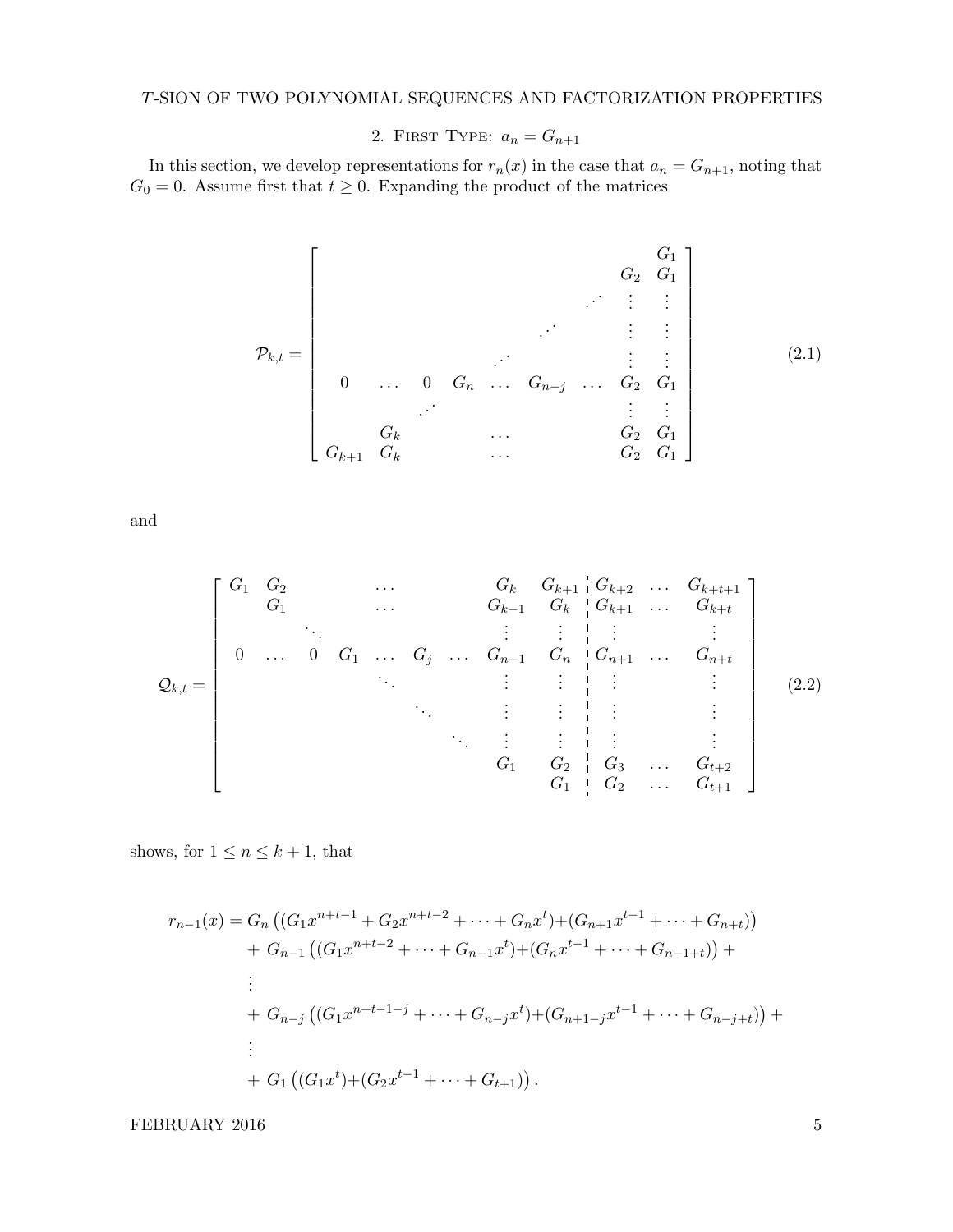Hence,

rn−1(x) = (GnG1) x <sup>n</sup>+t−<sup>1</sup> + (GnG<sup>2</sup> <sup>+</sup> <sup>G</sup>n−1G1) <sup>x</sup> <sup>n</sup>+t−2+ . . . + G 2 <sup>n</sup> + G 2 <sup>n</sup>−<sup>1</sup> + · · · + G 2 1 x t − − − − − − − − − − − − − − − − − − − − − − − − − − − − + (GnGn+1 + Gn−1G<sup>n</sup> + · · · + G1G2) x <sup>t</sup>−1+ . . . + (GnGn+<sup>t</sup> + Gn−1Gn+t−<sup>1</sup> + · · · + G1Gt+1).

Applying Corollary 4.2 (of Lemma 4.1, in Section 4), we have

<sup>r</sup>n−1(x) = <sup>H</sup>n+2 <sup>−</sup> <sup>H</sup>n−<sup>2</sup> AD <sup>x</sup> <sup>n</sup>+t−<sup>1</sup> + Hn+3 − Hn−<sup>1</sup> AD <sup>x</sup> <sup>n</sup>+t−<sup>2</sup> + Hn+4 − Hn−<sup>4</sup> AD <sup>x</sup> <sup>n</sup>+t−<sup>3</sup> + · · · + H2n+1 − (−1)<sup>n</sup> AD <sup>x</sup> t − − − − − − − − − − − − − − − − − − − − − − − − − − − − + H2n+2 − H1+(−1)<sup>n</sup> AD <sup>x</sup> <sup>t</sup>−<sup>1</sup> + H2n+3 − H2+(−1)<sup>n</sup> AD <sup>x</sup> <sup>t</sup>−<sup>2</sup> + · · · + H2n+t+1 − Ht+(−1)<sup>n</sup> AD .

Finally, by Lemma 4.4, we conclude that

Arn−1(x) = GnG2x <sup>n</sup>+t−<sup>1</sup> <sup>+</sup> <sup>G</sup>n+1G2<sup>x</sup> n+t−2 + GnG4x <sup>n</sup>+t−<sup>3</sup> <sup>+</sup> <sup>G</sup>n+1G4<sup>x</sup> n+t−4 + · · · + GnGnx <sup>t</sup>+1 + Gn+1Gnx t , if n ≡ 0 (mod 2), Gn+1Gnx t , if n ≡ 1 (mod 2), − − − − − − − − − − − − − − − − − − − − − − − − − − − − + Gn+2Gnx <sup>t</sup>−<sup>1</sup> + Gn+3Gnx <sup>t</sup>−<sup>2</sup> + · · · + Gn+t+1Gn, if n ≡ 0 (mod 2), Gn+1Gn+1x <sup>t</sup>−<sup>1</sup> + Gn+2Gn+1x <sup>t</sup>−<sup>2</sup> + · · · + Gn+tGn+1, if n ≡ 1 (mod 2).

Hence, we have proved the following theorem.

**Theorem 2.1.** If  $n \geq 2$  is even, then

$$
Ar_{n-1}(x) = (G_n x + G_{n+1}) (G_2 x^{n+t-2} + G_4 x^{n+t-4} + \dots + G_n x^t) + G_n (G_{n+2} x^{t-1} + G_{n+3} x^{t-2} + \dots + G_{n+t+1}),
$$

if  $n \geq 1$  is odd, then

$$
Ar_{n-1}(x) = (G_n x + G_{n+1}) (G_2 x^{n+t-2} + G_4 x^{n+t-4} + \dots + G_{n-1} x^{t+1})
$$
  
+ 
$$
G_{n+1} (G_n x^t + G_{n+1} x^{t-1} + \dots + G_{n+t}).
$$

If  $A = 1$  and  $t = 1$ , then Theorem 2.1 gives Theorem 4.1 in [1]. Choosing  $A = 1$  and  $t = -1$ gives Theorem 4.2 of [1].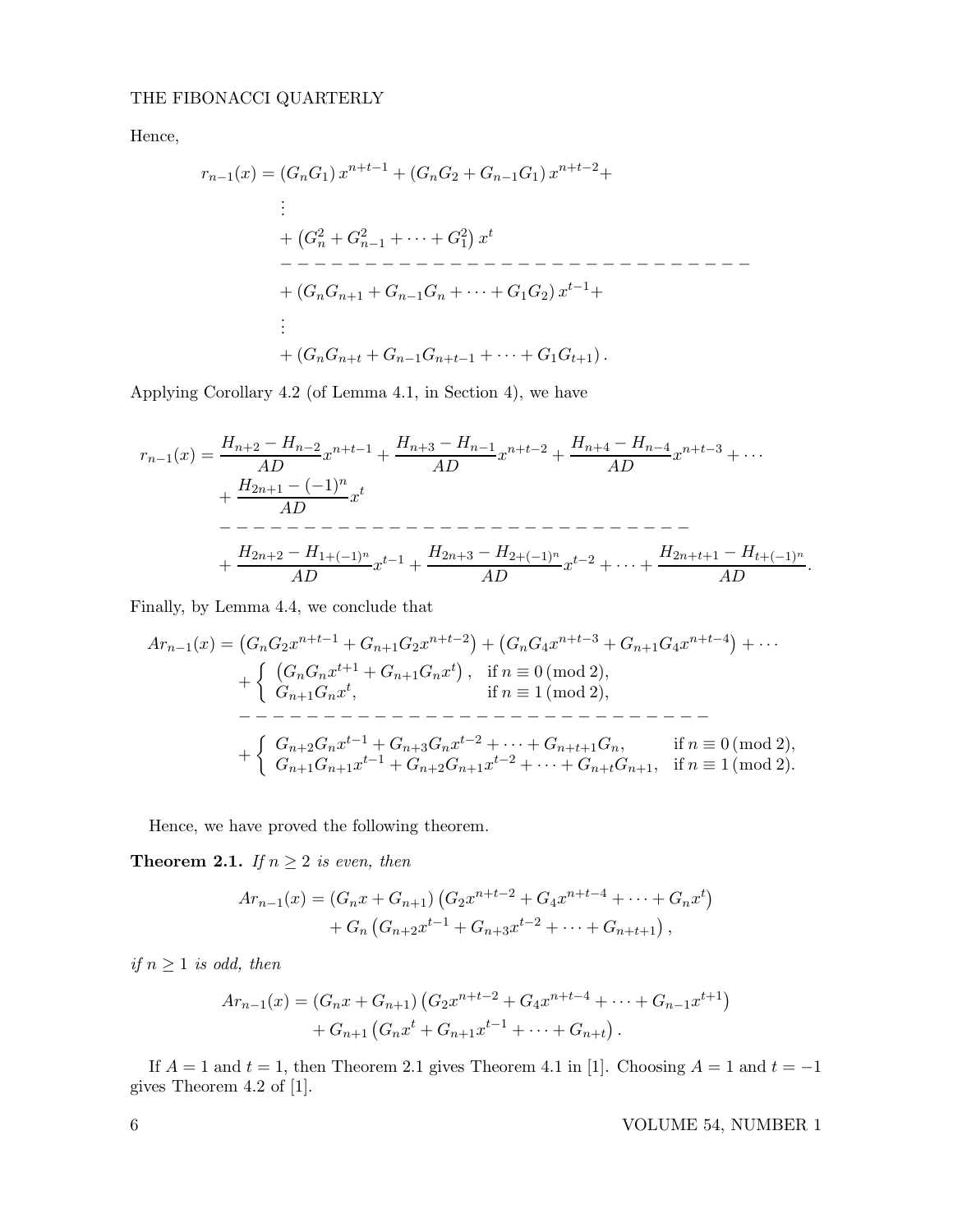Pk,t = 0 . . . 0 . . . . . . . . . 0 . . . 0 Gτ+1 Gτ+2 Gτ+1 . . . . . . . . . . . . . . . . . . . . . . . . . . . 0 . . . 0 G<sup>n</sup> . . . Gn−<sup>j</sup> . . . Gτ+2 Gτ+1 . . . . . . . . . G<sup>k</sup> . . . Gτ+2 Gτ+1 Gk+1 G<sup>k</sup> . . . Gτ+2 Gτ+1 (2.3) Qk,t = G<sup>1</sup> G<sup>2</sup> . . . Gk−<sup>τ</sup> Gk+1−<sup>τ</sup> G<sup>1</sup> . . . Gk−1−<sup>τ</sup> Gk−<sup>τ</sup> . . . . . . . . . 0 . . . 0 G<sup>1</sup> . . . G<sup>j</sup> . . . Gn−1−<sup>τ</sup> Gn−<sup>τ</sup> . . . . . . . . . . . . . . . . . . . . . . . . . . . G<sup>1</sup> G<sup>2</sup> G<sup>1</sup> (2.4)

Assume now that  $t < 0$ . Then expanding the product of

and

in the manner already shown for  $t \geq 0$  (we omit the details), gives the following theorem.

**Theorem 2.2.** If  $n - \tau \geq 1$  is even, then

$$
Ar_{n-1}(x) = (G_n x + G_{n+1})(G_2 x^{n-\tau-2} + G_4 x^{n-\tau-4} + \cdots + G_{n-\tau});
$$

if 
$$
n - \tau \ge 1
$$
 is odd, then  
\n
$$
Ar_{n-1}(x) = x(G_n x + G_{n+1}) (G_2 x^{n-\tau-3} + G_4 x^{n-\tau-5} + \dots + G_{n-\tau-1}) + G_n G_{n-\tau+1}.
$$
\n3. SECOND Type:  $a_n = H_n$ 

Here we represent the polynomials  $r_n(x)$  in the case that  $a_n = H_n$ . Replacing  $G_{i+1}$  by  $H_i$ in the matrices (2.1) and (2.2) if  $t \geq 0$ , and in the matrices (2.3) and (2.4) if  $t < 0$ , gives matrices for the polynomials having coefficients in the sequence  $(H_n)_{n=0}^{\infty}$ . The method and calculations are nearly identical to those in the proof of Theorem 2.1.

The following two theorems are our final results. We prove only the first result, as the proof of the second is quite similar.

**Theorem 3.1.** Let 
$$
t \ge 0
$$
. If  $n \ge 2$  is even, then  
\n
$$
Ar_{n-1}(x) = A \left( (2H_{n-1}x^{n+t-1} + H_{n-2}x^{n+t-2} + \dots + 2H_1x^{t+1} + H_0x^t) + (H_1x^{t-1} + \dots + H_t) \right) + (H_nx^2 + DG_nx + H_n) \left( G_2x^{n+t-4} + G_4x^{n+t-6} + \dots + G_{n-2}x^t \right) + H_nG_nx^t + H_{n-1} \left( H_{n+1}x^{t-1} + \dots + H_{n+t} \right).
$$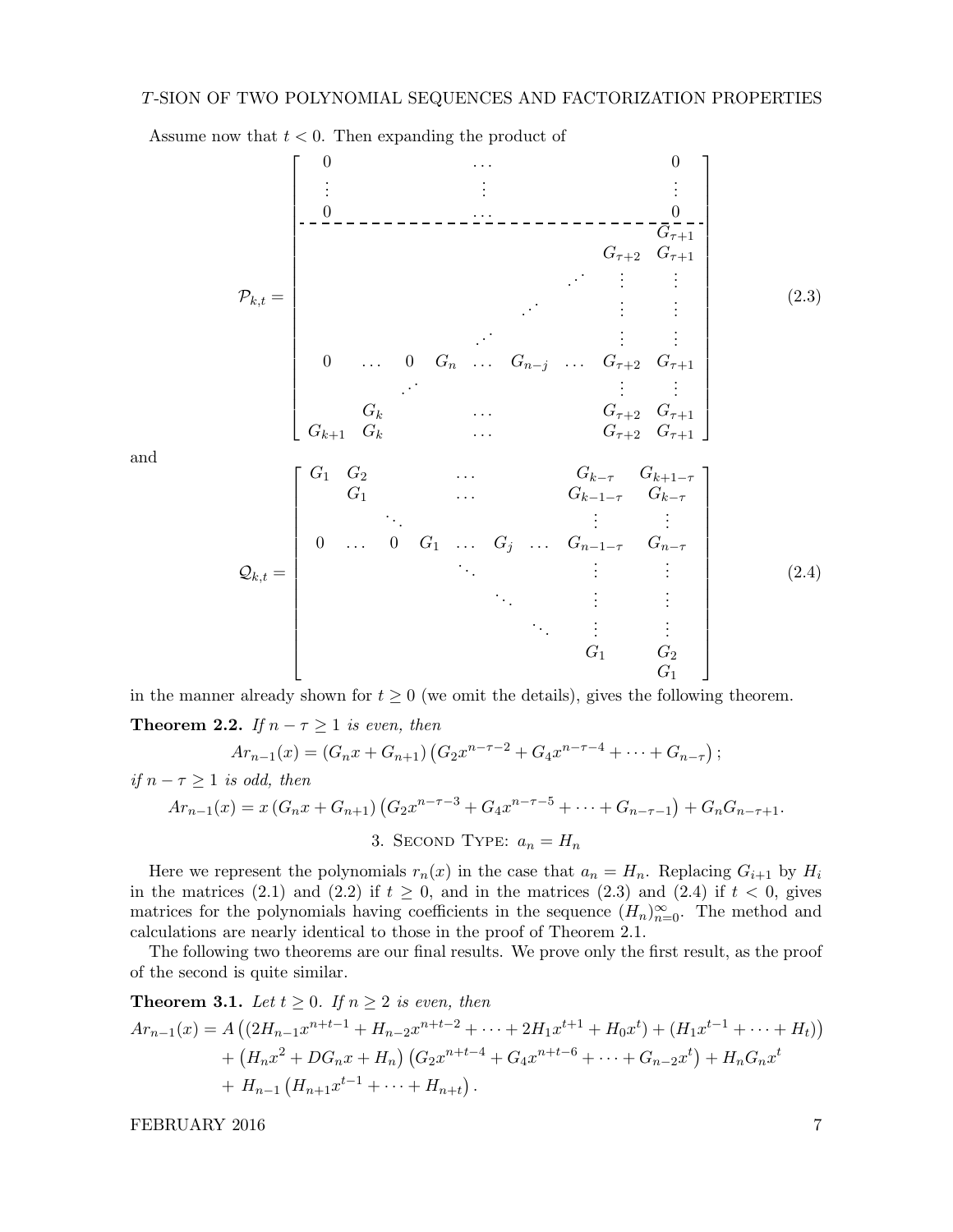If  $n \geq 1$  is odd, then

$$
Ar_{n-1}(x) = A \left( \left( 2H_{n-1}x^{n+t-1} + H_{n-2}x^{n+t-2} + \cdots + H_1x^{t+1} + 2H_0x^t \right) + \left( 2H_1x^{t-1} + \cdots + 2H_t \right) \right) + \left( H_nx^2 + DG_nx + H_n \right) \left( G_2x^{n+t-4} + G_4x^{n+t-6} + \cdots + G_{n-3}x^{t+1} \right) + H_nG_{n-1}x^{t+1} + DG_nG_{n-1}x^t + DG_{n-1} \left( G_{n+1}x^{t-1} + \cdots + G_{n+t} \right).
$$

**Theorem 3.2.** Let  $t < 0$ . If  $n - \tau \geq 1$  is even, then

$$
Ar_{n-1}(x) = A \left(2H_{n-1}x^{n-\tau-1} + H_{n-2}x^{n-\tau-2} + 2H_{n-3}x^{n-\tau-3} + \cdots + H_{\tau}\right) + \left(H_{n}x^{2} + DG_{n}x + H_{n}\right)\left(G_{2}x^{n-\tau-4} + G_{4}x^{n-\tau-6} + \cdots + G_{n-\tau-2}\right) + G_{n-\tau}H_{n}.
$$

If  $n - \tau$  is odd, then

$$
Ar_{n-1}(x) = A \left( 2H_{n-1}x^{n-\tau-1} + H_{n-2}x^{n-\tau-2} + 2H_{n-3}x^{n-\tau-3} + \dots + 2H_{\tau} \right)
$$
  
+ 
$$
\left( H_n x^2 + DG_n x + H_n \right) \left( G_2 x^{n-\tau-4} + G_4 x^{n-\tau-6} + \dots + G_{n-\tau-3} x \right)
$$
  
+ 
$$
G_{n-\tau-1} \left( H_n x + DG_n \right).
$$

Proof. (Theorem 3.1.)

$$
r_{n-1}(x) = H_{n-1} \left( (H_0 x^{n+t-1} + H_1 x^{n+t-2} + \dots + H_{n-1} x^t) + (H_n x^{t-1} + \dots + H_{n+t-1}) \right)
$$
  
+  $H_{n-2} \left( (H_0 x^{n+t-2} + \dots + H_{n-2} x^t) + (H_{n-1} x^{t-1} + \dots + H_{n-2+t}) \right) +$   
:  
+  $H_{n-j} \left( (H_0 x^{n+t-j} + \dots + H_{n-j} x^t) + (H_{n+1-j} x^{t-1} + \dots + H_{n+t-j}) \right) +$   
:  
+  $H_0 \left( (H_0 x^t) + (H_1 x^{t-1} + \dots + H_t) \right).$ 

Thus,

rn−1(x) = (Hn−1H1) x <sup>n</sup>+t−<sup>1</sup> + (Hn−1H<sup>1</sup> <sup>+</sup> <sup>H</sup>n−2H0) <sup>x</sup> n+t−2 + (Hn−1H<sup>2</sup> + Hn−2H<sup>1</sup> + Hn−3H0) x n+t−3 + (Hn−1H<sup>3</sup> + Hn−2H<sup>2</sup> + Hn−3H<sup>1</sup> + Hn−4H0) x <sup>n</sup>+t−4+ . . . + H 2 <sup>n</sup>−<sup>1</sup> + H 2 <sup>n</sup>−<sup>2</sup> + · · · + H 2 0 x t − − − − − − − − − − − − − − − − − − − − − − − − − − − − + (Hn−1H<sup>n</sup> + Hn−2Hn−<sup>1</sup> + · · · + H0H1) x <sup>t</sup>−1+ . . . + (Hn−1Hn+t−<sup>1</sup> + Hn−2Hn+t−<sup>2</sup> + · · · + H0Ht).

8 VOLUME 54, NUMBER 1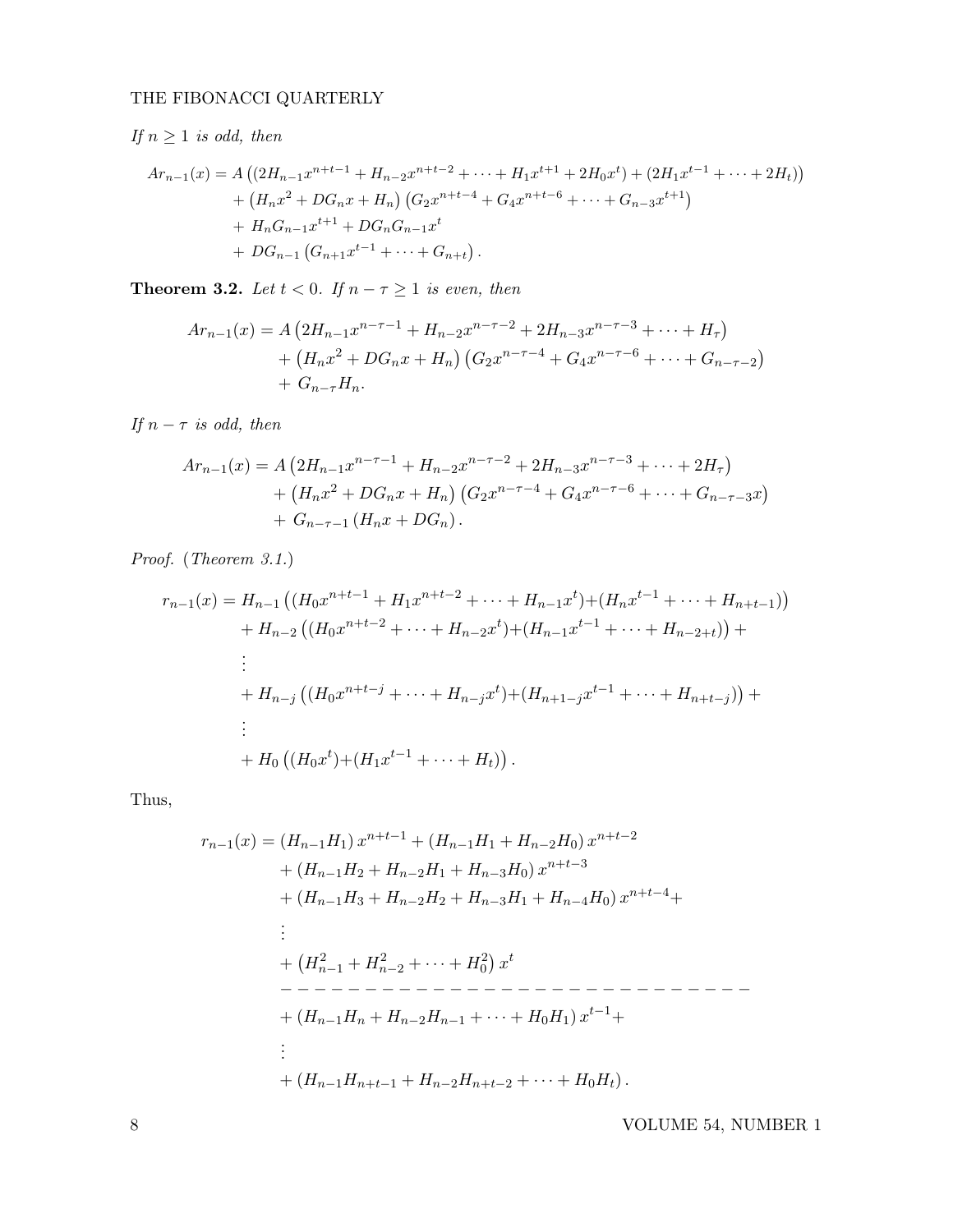Applying Lemma 4.3 gives Arn−1(x) = 2AHn−1x <sup>n</sup>+t−<sup>1</sup> + (H<sup>n</sup>+1 − Hn−<sup>1</sup> + AHn−2)x <sup>n</sup>+t−<sup>2</sup> + (H<sup>n</sup>+2 − Hn−<sup>2</sup> + 2AHn−3)x n+t−3 + (H<sup>n</sup>+3 − Hn−3 + AHn−4)x <sup>n</sup>+t−<sup>4</sup> + · · · + H2n−2 − H2 + 3 + (−1)<sup>n</sup>−<sup>2</sup> 2 AH1 x <sup>t</sup>+1 + H2n−1 − H1 + 3 + (−1)<sup>n</sup>−<sup>1</sup> 2 AH0 x t − − − − − − − − − − − − − − − − − − − − − − − − − − − − + H2<sup>n</sup> − H2 + 3 + (−1)<sup>n</sup>−<sup>1</sup> 2 AH1 x <sup>t</sup>−<sup>1</sup> + · · · + H2n+t−1 − H<sup>t</sup>+1 + 3 + (−1)<sup>n</sup>−<sup>1</sup> 2 AH0 . Let

$$
h_0(x) = (2H_{n-1}x^{n+t-1} + H_{n-2}x^{n+t-2} + \dots + 2H_1x^{t+1} + H_0x^t) + (H_1x^{t-1} + \dots + H_t),
$$
  
\n
$$
h_1(x) = (2H_{n-1}x^{n+t-1} + H_{n-2}x^{n+t-2} + \dots + H_1x^{t+1} + 2H_0x^t) + (2H_1x^{t-1} + \dots + 2H_t).
$$

If  $n$  is even, we apply Lemmata 4.4 and 4.5 to find

$$
Ar_{n-1}(x) = Ah_0(x)
$$
  
+  $H_n(G_0 + G_2) x^{n+t-2} + DG_n G_2 x^{n+t-3} + H_n(G_2 + G_4) x^{n+t-4} + DG_n G_2 x^{n+t-5}$   
+  $\cdots + DG_n G_{n-2} x^{t+1} + H_n(G_n + G_{n-2}) x^t$   
-  $\cdots$  -  $\cdots$  -  $\cdots$  -  $\cdots$  -  $\cdots$  -  $\cdots$  -  $\cdots$  -  $\cdots$  -  $\cdots$  -  $\cdots$  -  $\cdots$  -  $\cdots$  -  $\cdots$  -  $\cdots$  -  $\cdots$  -  $\cdots$  -  $\cdots$  -  $\cdots$  -  $\cdots$  -  $\cdots$  -  $\cdots$  -  $\cdots$  -  $\cdots$  -  $\cdots$  -  $\cdots$  -  $\cdots$  -  $\cdots$  -  $\cdots$  -  $\cdots$  -  $\cdots$  -  $\cdots$  -  $\cdots$  -  $\cdots$  -  $\cdots$  -  $\cdots$  -  $\cdots$  -  $\cdots$  -  $\cdots$  -  $\cdots$  -  $\cdots$  -  $\cdots$  -  $\cdots$  -  $\cdots$  -  $\cdots$  -  $\cdots$  -  $\cdots$  -  $\cdots$  -  $\cdots$  -  $\cdots$  -  $\cdots$  -  $\cdots$  -  $\cdots$  -  $\cdots$  -  $\cdots$  -  $\cdots$  -  $\cdots$  -  $\cdots$  -  $\cdots$  -  $\cdots$  -  $\cdots$  -  $\cdots$  -  $\cdots$  -  $\cdots$  -  $\cdots$  -  $\cdots$  -  $\cdots$  -  $\cdots$  -  $\cdots$  -  $\cdots$  -  $\cdots$  -  $\cd$ 

Separating the appropriate parts completes the proof for even  $n$ .

Suppose now that  $n$  is odd, and apply again Lemmata 4.4 and 4.5 to obtain

$$
Ar_{n-1}(x) = h_1(x)
$$
  
+  $H_n(G_0 + G_2) x^{n+t-2} + DG_n G_2 x^{n+t-3} + H_n(G_2 + G_4) x^{n+t-4} + DG_n G_2 x^{n+t-5}$   
+  $\cdots + H_n(G_{n-1} + G_{n-3}) x^{t+1} + DG_n G_{n-1} x^t$   
-  $\cdots$  -  $\cdots$  -  $\cdots$  -  $\cdots$  -  $\cdots$  -  $\cdots$  -  $\cdots$  -  $\cdots$  -  $\cdots$  -  $\cdots$  -  $\cdots$  -  $\cdots$  -  $\cdots$  -  $\cdots$  -  $\cdots$  -  $\cdots$  -  $\cdots$  -  $\cdots$  -  $\cdots$  -  $\cdots$  -  $\cdots$  -  $\cdots$  -  $\cdots$  -  $\cdots$  -  $\cdots$  -  $\cdots$  -  $\cdots$  -  $\cdots$  -  $\cdots$  -  $\cdots$  -  $\cdots$  -  $\cdots$  -  $\cdots$  -  $\cdots$  -  $\cdots$  -  $\cdots$  -  $\cdots$  -  $\cdots$  -  $\cdots$  -  $\cdots$  -  $\cdots$  -  $\cdots$  -  $\cdots$  -  $\cdots$  -  $\cdots$  -  $\cdots$  -  $\cdots$  -  $\cdots$  -  $\cdots$  -  $\cdots$  -  $\cdots$  -  $\cdots$  -  $\cdots$  -  $\cdots$  -  $\cdots$  -  $\cdots$  -  $\cdots$  -  $\cdots$  -  $\cdots$  -  $\cdots$  -  $\cdots$  -  $\cdots$  -  $\cdots$  -  $\cdots$  -  $\cdots$  -  $\cdots$  -  $\cdots$  -  $\cdots$  -  $\cdots$  -  $\cdots$  -

which leads immediately to a proof for odd n.  $\square$ 

## 4. Lemmata

We introduce

$$
\varepsilon_k = \begin{cases} 0, & \text{if } k \equiv 0 \, (\text{mod } 2); \\ 1, & \text{if } k \equiv 1 \, (\text{mod } 2). \end{cases}
$$

**Lemma 4.1.** Let  $s \geq 0$  be an integer. Then

$$
\sum_{i=1}^{k} G_i G_{i+s} = \frac{H_{2k+s+1} - H_{s+1}}{AD} + \frac{\varepsilon_k H_s}{D}.
$$

*Proof.* Similar to the proof of the next lemma.  $\Box$ 

Corollary 4.2. The sum above is

$$
\frac{H_{2k+s+1} - H_{s+1}}{AD} \qquad \text{or} \qquad \frac{H_{2k+s+1} - H_{s-1}}{AD}
$$

if k is even or odd, respectively. Indeed, in (4.1), we have  $H_n = 0$  if k is even and  $H_n = H_s/D$ if  $k$  is odd.